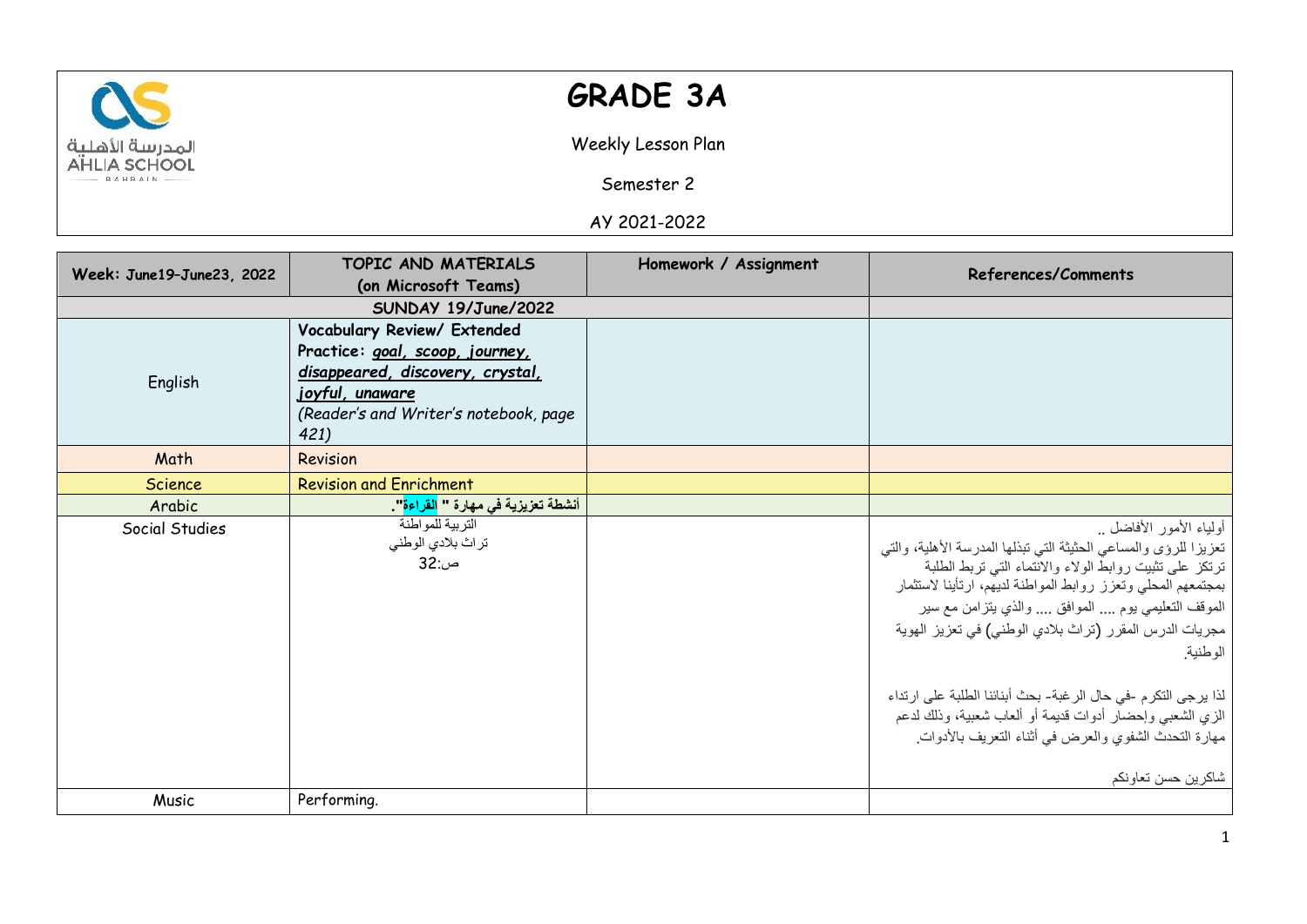|                        | <b>Musical Games</b>                                                                                              |  |  |  |
|------------------------|-------------------------------------------------------------------------------------------------------------------|--|--|--|
| MONDAY 20/June/2022    |                                                                                                                   |  |  |  |
| English                | <b>Spelling Review/Extended Practice:</b><br>Multisyllabic Words<br>(Reader's and Writer's notebook, page<br>423) |  |  |  |
| Math                   | Revision                                                                                                          |  |  |  |
| <b>Science</b>         | <b>Revision and Enrichment</b>                                                                                    |  |  |  |
| Arabic                 | أنشطة تعزيزية في مهارة " <mark>التعبير</mark> "                                                                   |  |  |  |
| Art                    | Portrait                                                                                                          |  |  |  |
| P. E.                  | Fitness test                                                                                                      |  |  |  |
| TUESDAY 21/June/2022   |                                                                                                                   |  |  |  |
| English                | <b>Grammar/ Extended Practice:</b><br>Commas<br>(Reader's and Writer's notebook, page<br>422)                     |  |  |  |
| Math                   | Revision                                                                                                          |  |  |  |
| <b>Science</b>         | <b>Revision and Enrichment</b>                                                                                    |  |  |  |
| Arabic                 | أنشطة تعزيزية في " القواعد النَّ حوية" <mark>.</mark>                                                             |  |  |  |
| <b>Islamic Studies</b> | تلاوة القرآن الكريم<br>(تلاوة سورة الأعلى(الآيات 1-10<br>صفحة :36                                                 |  |  |  |
| French                 | Revision : les chiffres de 20 a 50                                                                                |  |  |  |
| WEDNESDAY 22/June/2022 |                                                                                                                   |  |  |  |
| English                | Extensive Lesson Recall: Unit<br>Review, group competitions,<br>individual activity                               |  |  |  |
| Math                   | Revision                                                                                                          |  |  |  |
| <b>Science</b>         | <b>Revision and Enrichment</b>                                                                                    |  |  |  |
| Arabic                 | أنشطة تعزيزية في مهارة " <mark>الإملاء"</mark> .                                                                  |  |  |  |
| P. E.                  | Fitness test                                                                                                      |  |  |  |
| ICT                    | Microsoft PowerPoint Enrichment                                                                                   |  |  |  |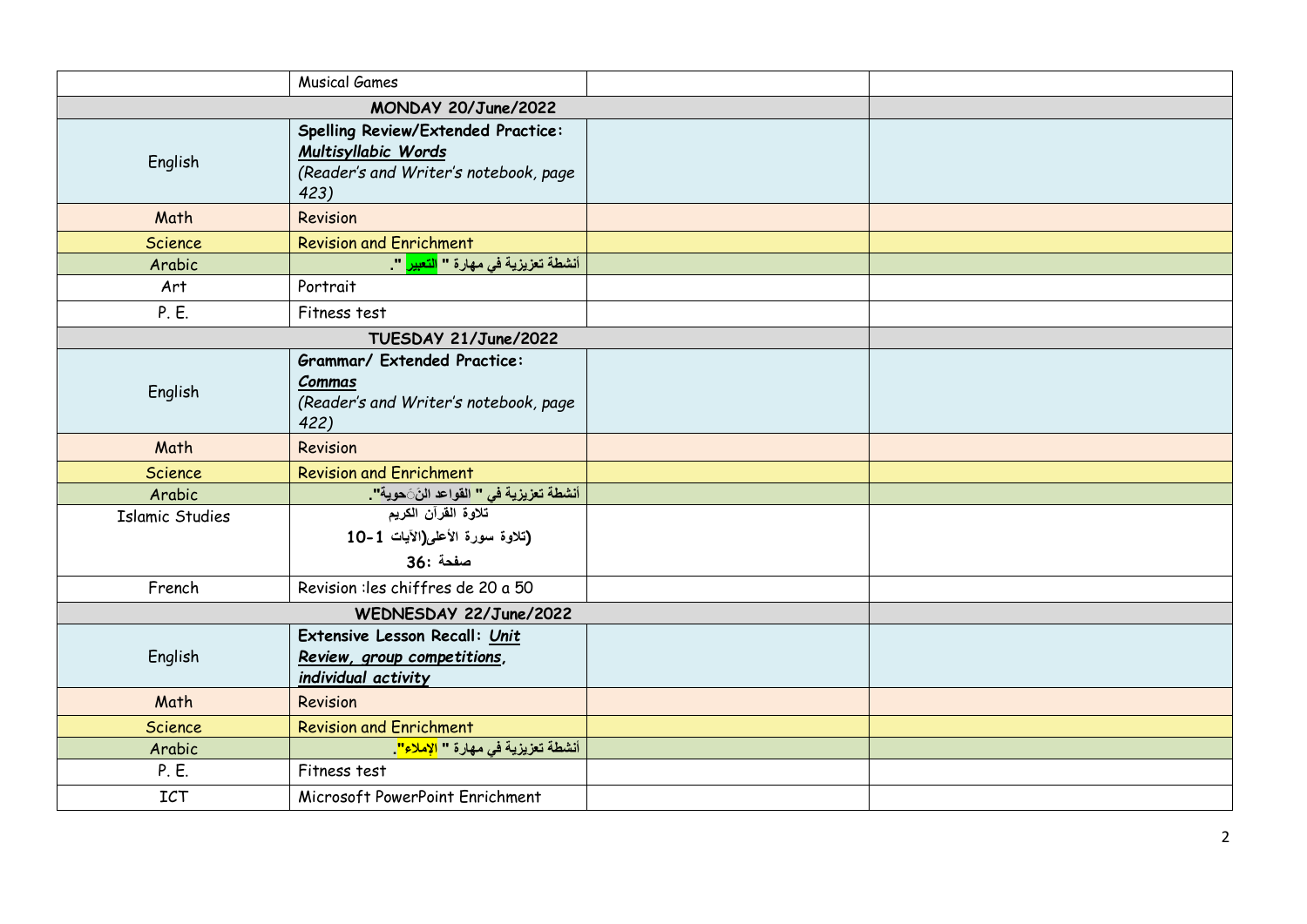|               | <b>Activities</b>                                                                                                                       |                                 |
|---------------|-----------------------------------------------------------------------------------------------------------------------------------------|---------------------------------|
|               | THURSDAY 23/June/2022                                                                                                                   |                                 |
| English       | Extensive Lesson Recall: Unit<br>Review, group competitions,<br>individual activity<br>* English In-class Recognition<br>Ceremony       |                                 |
| Math          | Revision                                                                                                                                |                                 |
| Science       | <b>Revision and Enrichment</b>                                                                                                          |                                 |
| Arabic        | ا لقاء حوار ي " <mark>لحظات لا تنسى "</mark>                                                                                            |                                 |
| S. T. E. A. M | <b>Charades</b><br>Whole class game<br><b>Note:</b> Please bring in the STEAM<br>Notebooks - which will be<br>collected by the teacher. | $-HAPPY-$<br>SUMMER<br>HOLIDAYS |